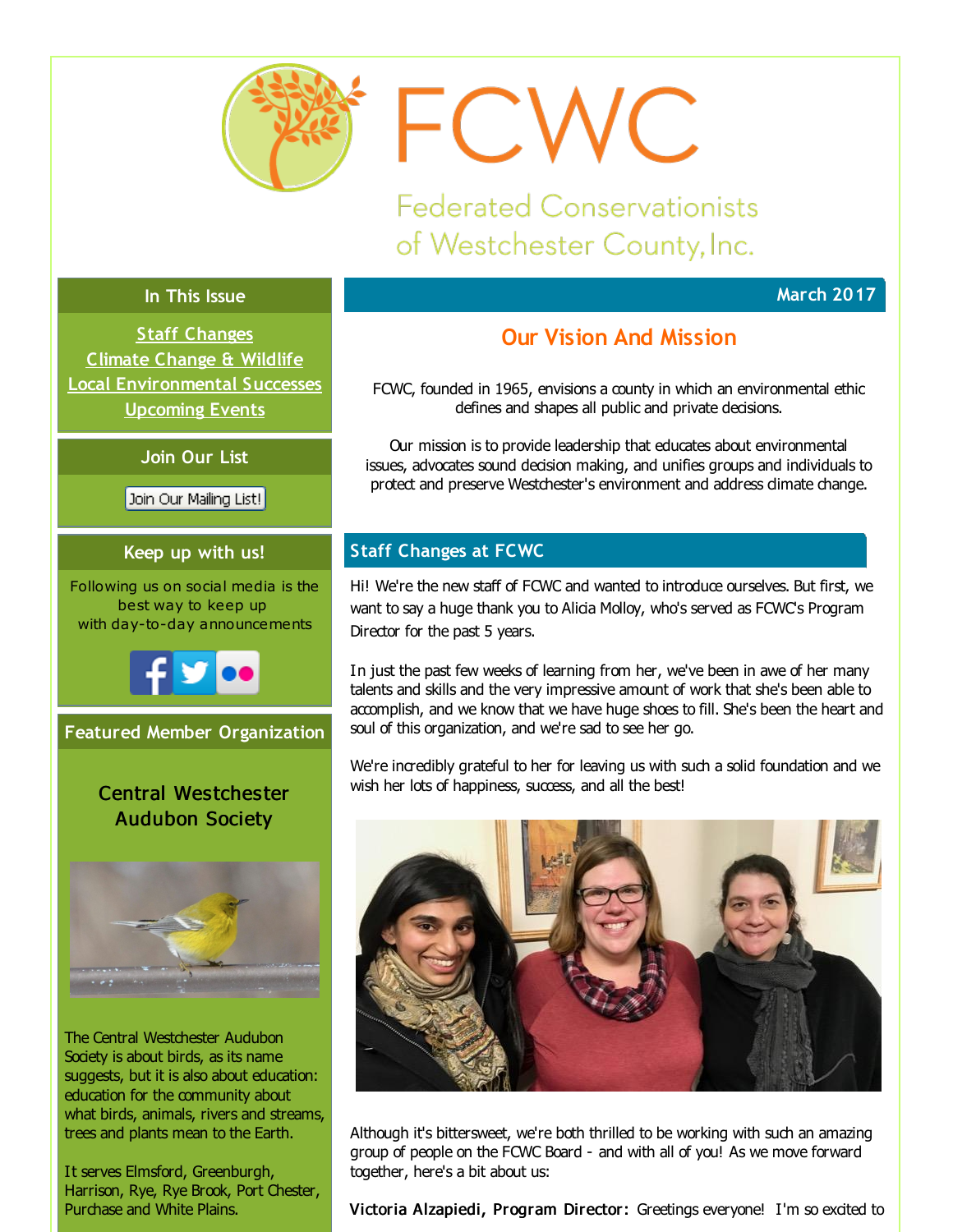Programs are open to all and free to the public although donations are appreciated! The Society strives to offer programs which you have expressed an interest in; if there's something you'd like to see offered, contact [info@cwasociety.org.](mailto:info@cwasociety.org)

Here are some upcoming programs:

Report on Hog I sland Camp Presenter: Cristina Ortiz Saturday, April 1, 3:00 PM Harrison Library

Christina Ortiz was awarded the CWAS Scholarship which paid part of her expenses to attend Educators' Week at Audubon's Hog Island Camp in Maine. She will share her experiences and beautiful photographs.

Fifty Years of Change - Differences in the Flora and Fauna of the Rye Nature Center (and Lower Westchester) Presenter: Taro I etaka, Director of Conservation & Land Stewardship Thursday, May 4, 7:00 PM Rye Nature Center

What can we learn by comparing the results of a 1963 plant survey with those from 2013? How have animal distributions changed? We'll get the answers and share our own observations in the lecture and slide show.

Learn more at **[cwasociety.org](http://r20.rs6.net/tn.jsp?f=001SWmpPCJpNozELwPdd0vUKpzwhNKrNOxq1mG8q3-MzYc4ISJtpz8D3HYPwdowo4ZZXwvzhS0jQM_AAp1Hr6uoHMewqQw3OXjbJCQlcqSBUzraluYVcUiobOek2DtlLB0kiAeOFKaLdSaG_0isZMwLviPP5ZfkLCFsuT_NMzZ4RGE=&c=&ch=)**.

## Dealing with Climate Change in Your Landscape

Thursday, April 6th 3:00 - 5:00pm Untermyer Gardens Conservancy

Co- Sponsored by: Untermyer Gardens Conservancy and Native Plant **Center** 

Climate change is here and it is impacting our landscapes - increased flooding, more frequent droughts, more extreme weather events and increasing temperatures. Want to help fight dimate change at home?

Join us on April 6th where you will hear

be joining FCWC! I have a deep love for the environment, wild birds, wildlife, native plants, and our cherished wetlands and woodlands here in Westchester. I'm a public interest attorney, nonprofit leader, public policy advocate, organizational strategist, and grassroots community educator.

I hold a Masters Degree in Public Administration from the Harvard Kennedy School of Government, a J.D. from Hastings College of the Law, and I received my B.A. in Political Science, Psychology, and Women's Studies right here at SUNY College at Purchase.

I've held leadership positions at Consumer Reports, HBO, Weil Gotshal & Manges, LLP, and at the Title IX Advocacy Project and I'm currently the Founder and Principal of Breakthrough Insight Consulting. I'm Co-Chair of the New Castle Conservation Board, former Chair of the New Castle Coyote Awareness & Safety Advisory Committee, and the Founder of The Nature of Westchester Facebook group.

I look forward to meeting and working with all of you on the issues that impact each of us, our organizations, and our communities. Please feel free to reach out to me anytime - with questions, suggestions and ideas, or just to introduce yourself! I can be reached at [victoria@fcwc.org](mailto:victoria@fcwc.org).

Bhavya Reddy, Member Relations Coordinator: Hi all! I'm thrilled to be your new member relations coordinator, a role previously held by Kate Munz.

My interest in the environment started a while back, when I decided to create an environmental dub and recyding program at Briardiff High School. I also worked as a local foods intern at Vassar College and completed my BA in biology and cognitive science at Williams College. I recently finished a master's degree in water resources and environmental engineering while serving as founder/chair of the Sleepy Hollow Environmental Advisory Committee.

I've also worked as an educator, tour guide, photographer, and writer. I've created environmental education curricula as an English language assistant in France and while teaching ESL in New York. In addition, I've published artides about environmental issues such as the intersection between gender and climate change for the Guardian, the Hudson Independent, and on my [blog](http://r20.rs6.net/tn.jsp?f=001SWmpPCJpNozELwPdd0vUKpzwhNKrNOxq1mG8q3-MzYc4ISJtpz8D3HYPwdowo4ZZkxt4tNUnU_CLxb9vWaKe3oxxJQsk3YNHE_jgIMnjiEJA-ANblf_QOm7DP09WmSiRjsivgOhordOmF132AgyhVrIVCs9ca3aK4gMlWT5Jabg=&c=&ch=).

Please feel free to get in touch with questions about anything to do with being a member or just to say hi - I'd love to hear from you! My email is [bhavya@fcwc.org](mailto:bhavya@fcwc.org).

In addition to our upcoming events on dimate change, we also have a few events in the works for young environmental leaders, about environmental justice, and more - we hope to meet you soon!

### **Effects of climate change on local wildlife**

On March 2nd at the Chappaqua Library, we were joined by over 50 attendees for our "Birds, Bugs, and Bushes" event. We heard from experts about the effects climate change is likely to have on local flora and fauna. They also gave us some simple action steps we can all take to help mitigate these effects.

[Here's](http://r20.rs6.net/tn.jsp?f=001SWmpPCJpNozELwPdd0vUKpzwhNKrNOxq1mG8q3-MzYc4ISJtpz8D3HYPwdowo4ZZbtXcyCRO9yGG3yzuUAVr8qVbxpboP23joZvMXFWCvXLQke4RN8B4cIK6Eri952jpI4oY-tItrrduaSacEJRWrdDFK3g4TcVHq49Qf759UDg71Hupyh5-94nR1TldlYaFheSoqGniV9vqkLdys1g7LUZnZewqvPgF-fD0rITJLvr6mPtjxeTtcDvkNaeU-xzONzG-q-0PLPtZtQlbQqmygndMn42USZJqd_OkM57V-kYORXMU1PRIvg==&c=&ch=) a short recap. Learn more about the potential impacts of dimate change and answers to questions like "Why should we care?" and "What can we do?"

Missed the event? Join us virtually as we [live-tweet](http://r20.rs6.net/tn.jsp?f=001SWmpPCJpNozELwPdd0vUKpzwhNKrNOxq1mG8q3-MzYc4ISJtpz8D3Mw4uC0K5ZyVBX4v3RAq57RCIvrbLWuPWDjucjatV09qjFavI2qCThInq4UBf3PnfHNqd_ltGjobT6X8X6lguspulpegPEkbT_FW65x0Tg32mNwKx56amlY=&c=&ch=) our events by following us on Twitter.

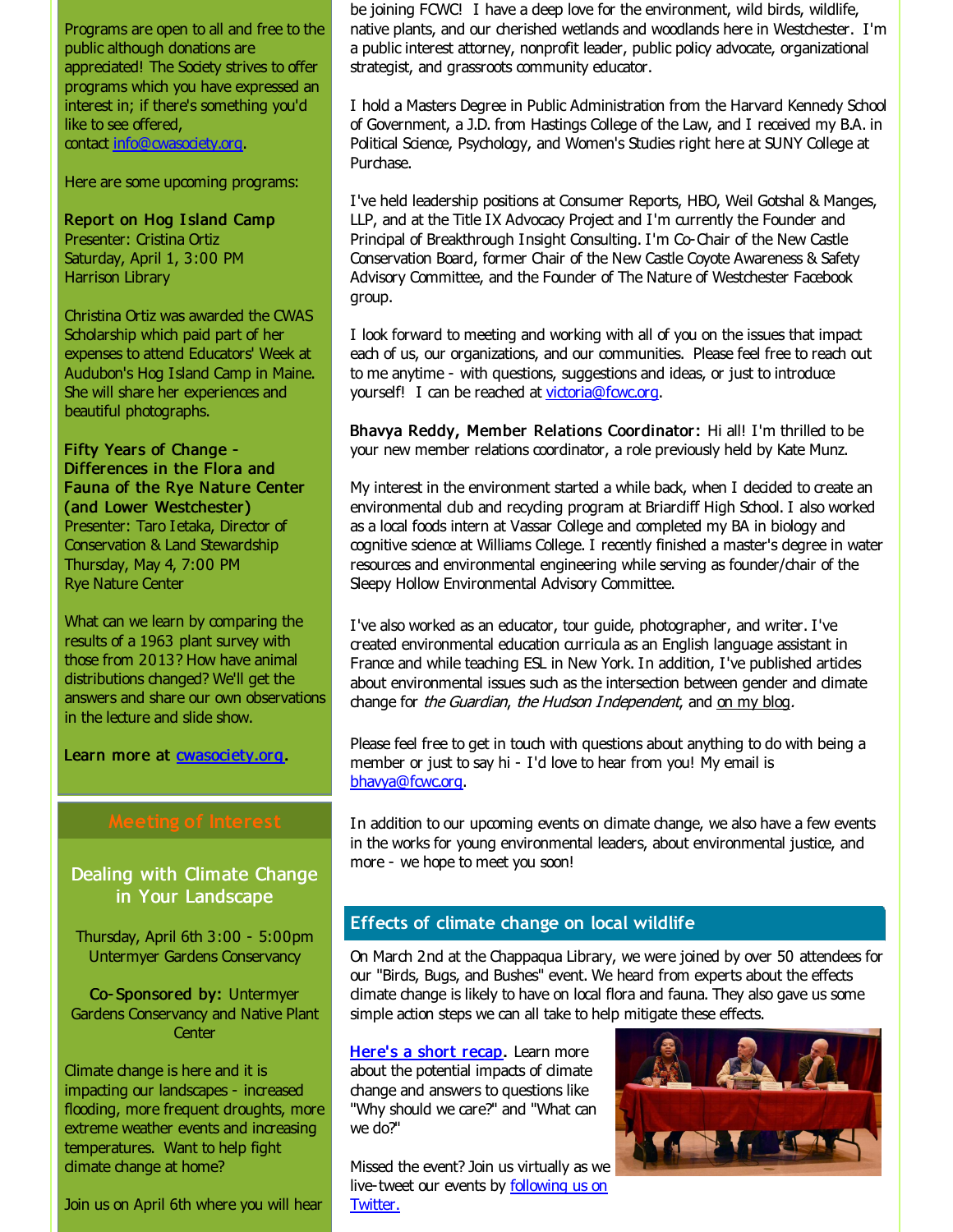from Kim Eierman, founder of Ecobeneficial on how the plants you choose and the landscape practices you use can help reduce the impacts of dimate change and improve the [environment](http://r20.rs6.net/tn.jsp?f=001SWmpPCJpNozELwPdd0vUKpzwhNKrNOxq1mG8q3-MzYc4ISJtpz8D3HYPwdowo4ZZSZTnOZzsK8wIs3cLAaJ9--kAjNHUtdQSwEjjvinLEKAilHnCTmJjQ3XIUoskAeoutbLC5sd4JFv_bY6_rfrrXmIs-tcBloEiY45mKYaJsfw30ZdCZbdIA3tAlZah4Mn1BByUGuDdCN2iq7nQuEb3yvIfSxEXqKnjgJ2uX6VL-UYyXq975jGDGqZBfvUEohX5u-DSVt6KTih2EpjB2eibJSe83IG6HPwuV6QRukLNWUg=&c=&ch=) around you. Check out some of her tips here. Also hear from staff from Untermyer Gardens on how they have had to adapt to dimate change.

Admission free. Donations will be [gratefully](http://r20.rs6.net/tn.jsp?f=001SWmpPCJpNozELwPdd0vUKpzwhNKrNOxq1mG8q3-MzYc4ISJtpz8D3HYPwdowo4ZZNPfZBBTok1b2oXmBqpgevgBKFXppZKF7Hump08kYMsav_8Kkv0CwHv7_HVoY-yM_c-ec4QxHGBI42bXnwU3VxuifST1LpbeKhQYDmGsr-AxiYQgrCX2-4FgzXOgVXR6lMrvVHoMy2oKsxPpn8c-rse44kaPTjP9u254sEacNia-JZxr-AT3ZXE2l7d_O4_o68HJ2Oaivc88=&c=&ch=) accepted. Click here to register.

Westchester GIS User Group **Meeting** 

Thursday, May 11th 8:00am - 4:00pm Purchase College

Co- Sponsored by: Westchester GIS User Group and Environmental Studies Program at Purchase College

This annual meeting is the largest gathering of geospatial professionals in the Lower Hudson Valley.

Best of all - it is FREE.

At the day-long event, attendees can participate in a wide range of activities induding:

\* Presentations from local GIS programs and industry-leading geospatial representatives

\* Meet and greet with supporting vendors during breaks in the exhibit area

\* Network with GIS professionals across Westchester and neighboring counties \* Get updates from Westchester County GIS staff on new products and services induding Spring 2017 aerial photography to support the new countywide base map update \* Participate in the Bring Your Own Device (BYOD) or How to Build Great

Web Apps with ArcGIS.comworkshops \* Season 2: GeoJeopardy at lunch with our own Albert Trebek!

\* Free Lunch, door prizes, and much more!

Register today! Click here to [register.](http://r20.rs6.net/tn.jsp?f=001SWmpPCJpNozELwPdd0vUKpzwhNKrNOxq1mG8q3-MzYc4ISJtpz8D3P_u2K-w1uPLYxLYde1O_oBIsBjtmMeDsImYHTc3_BhHH-n22OBue0RsIMl3MES-Nl4pz-oU4nnVqDOezsBBfTImzb5XDGwLm1n85R6jjUTjoSd-qa2ZpAF5v0evT7vaX73-gCNZNco4N9B2A5fcPEs=&c=&ch=)

For more information and to obtain a copy of the latest/tentative agenda, visit

## **Local Environmental News**

We're excited to see tons of environmental progress happening here in Westchester!

# Bedford 2020 Food Forum

We were thrilled to be a partner for Bedford 2020's Food Forum, where we learned about food waste, school gardens, and more. Here were a couple of takeaways:



project in Westchester! According to **Project [Economics](http://r20.rs6.net/tn.jsp?f=001SWmpPCJpNozELwPdd0vUKpzwhNKrNOxq1mG8q3-MzYc4ISJtpz8D3HYPwdowo4ZZbzYZ2ArFqwzA_fmlKwQnIvxFvtRFvDJLSbXYGtbN0cjfJoy8CyOUy_rz9fkX9fAXLJumP7P5jqP5P21RF6UV74UEs9EBnWjULY4JKoJ-M0UHi1KmhQWpDwYUaNOvO3YICO8CJky_2dQ8LrhxSWSErQ==&c=&ch=)**, "Community solar allows individuals and businesses the ability to share in the benefits of solar with no upfront cost and without installing panels on their roof." This should allow households to not only save on their energy costs, but also to support local renewable energy.

While Hawthorne's 220 kW project is the first in Westchester, Mount Vernon is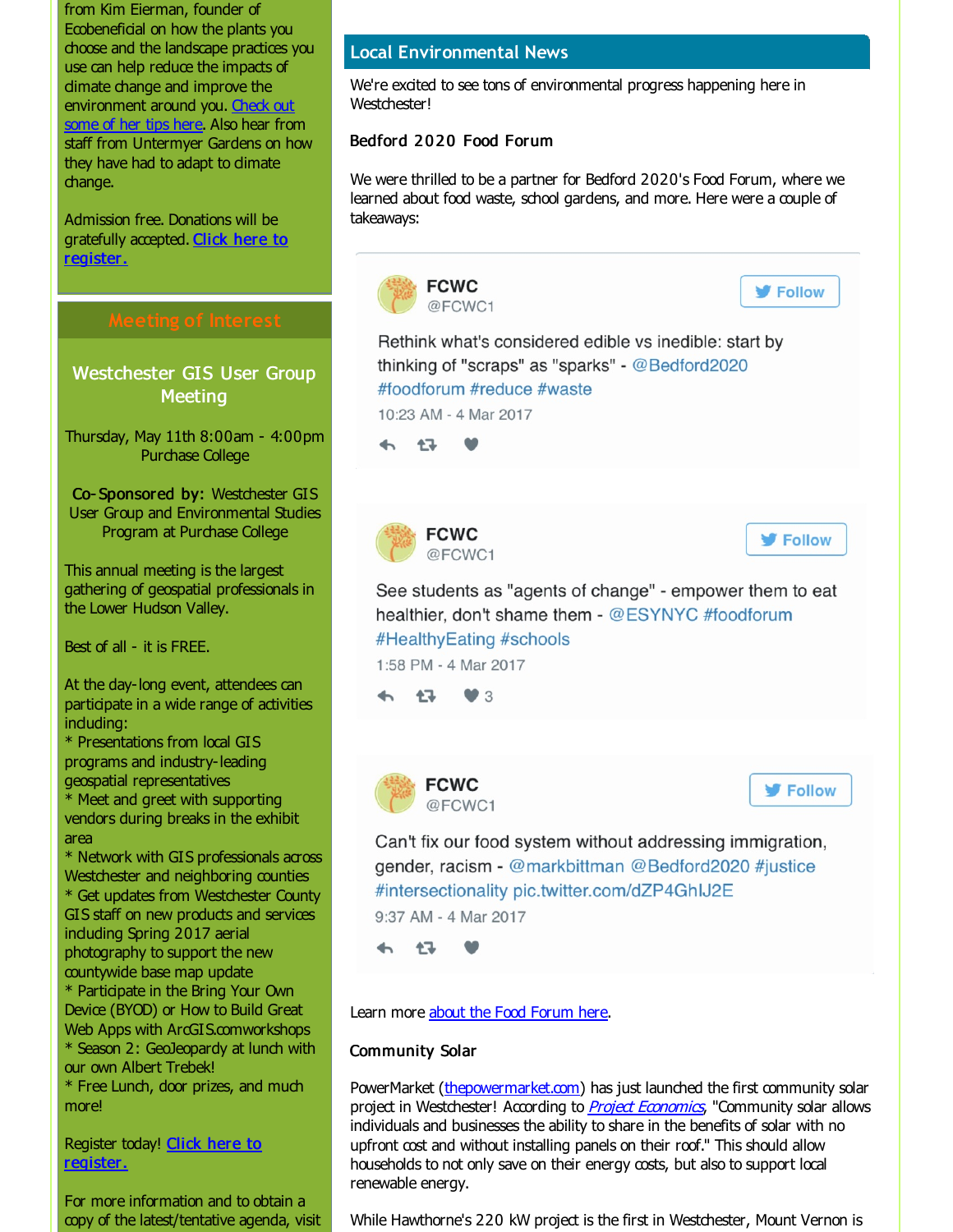our [website.](http://r20.rs6.net/tn.jsp?f=001SWmpPCJpNozELwPdd0vUKpzwhNKrNOxq1mG8q3-MzYc4ISJtpz8D3Mf_8--4s4uR-prIS-Sy_IJVl8gtZa1KuAOySFvQZtNdCJJ9Dko8aQVI9lf8wI-2fSDyIHe8_wWjj-HKqHhuPo7aOop9-MGsfzqBQq_g7I9WC-UJL4wpbFKMXGQvK9q4KQ==&c=&ch=) See you on May 11th at Purchase College!

also working on a 120 kW project, with hopes to [expand](http://r20.rs6.net/tn.jsp?f=001SWmpPCJpNozELwPdd0vUKpzwhNKrNOxq1mG8q3-MzYc4ISJtpz8D3HYPwdowo4ZZoi43-EqpELRf9ZNPMRix5g1kFESHYG7w0VgbBk6jQkBceFVHfRS6epg2bywInO9QtiIJNPau4jtAWIGwivHusiMEQheriirb5acsEnVnugyztUrycvsKYUtenAA9gCxBAfelTe8PwUvxWRwLVo4ZPStaZiWT5Hy3FvqP9r4kDjztb44bOCI1kTrr50OaedJtDwp_t2HjeKzKydqur2DjkItUULOwejt4&c=&ch=) to a couple thousand residents this year. [Learn](http://r20.rs6.net/tn.jsp?f=001SWmpPCJpNozELwPdd0vUKpzwhNKrNOxq1mG8q3-MzYc4ISJtpz8D3HYPwdowo4ZZbzYZ2ArFqwzA_fmlKwQnIvxFvtRFvDJLSbXYGtbN0cjfJoy8CyOUy_rz9fkX9fAXLJumP7P5jqP5P21RF6UV74UEs9EBnWjULY4JKoJ-M0UHi1KmhQWpDwYUaNOvO3YICO8CJky_2dQ8LrhxSWSErQ==&c=&ch=) more here.

#### Municipal Composting

Scarsdale recently started the first municipal composting program in Westchester County, allowing residents to drop off food scraps at a central location and reduce the amount of waste that goes in the trash. Check out the video below for more about the program:



Video: How Scarsdale's food scraps recycling works - by @Ricky\_Flores

Congratulations to Bedford, Hawthorne, and Scarsdale on their recent environmental successes! Do you have news to share? Let us know at [bhavya@fcwc.org](mailto:bhavya@fcwc.org)

### **Events**

For a full list of our member organization's events and happenings, check out our Federation Calendar at **[www.fcwc.org/calendar](http://r20.rs6.net/tn.jsp?f=001SWmpPCJpNozELwPdd0vUKpzwhNKrNOxq1mG8q3-MzYc4ISJtpz8D3NQkDQSZOmebvFRqK2OkQ-b2fBg1aCmh6WPSyKIadpK5HWug-lU15IEcIFA3G1Eg6LgV61UFSkHf6lzUau-ZsE-wKd9yeafBuYm1LHCJ8W831f_7gdEInQXC-pE3HV8rr7f9Gbf41hfL&c=&ch=)**. Remember to always confirm events before attending. Check back regularly as we are always updating.

#### **"How's Your Water?" - Water Conversation Series**

*Sponsored by:* Save the Sound *When:* Tuesday, March 21st, 1:00pm - 2:00pm *Where:* Mamaroneck Public Library, Mamaroneck, NY

How clean is your beach? How's the water you swim and boat in? Come learn about Save the Sound's robust water quality monitoring work throughout the Sound shore communities of western Long Island Sound. To register, dick [here](http://r20.rs6.net/tn.jsp?f=001SWmpPCJpNozELwPdd0vUKpzwhNKrNOxq1mG8q3-MzYc4ISJtpz8D3HYPwdowo4ZZQnH0-Cp6sk_bBEEuIhg0JNCMP5JZzlZzbsKpqicNV5waMfWGzSrrdeudLhSYWTVu9ULkq6ftyQRhoyMH92W20xwWIAqVS9XL5NL0EuBSNJ8Aqn-VC521PS5r-JYKwHPhJFJdXrDwminlLPKmngikPs-K_O7OlX-003cdEaF0reE=&c=&ch=).

#### **Life in a Vernal Pool**

*Sponsored by:* Teatown Lake Reservation *When:* Saturday, March 25th, 1:00pm - 2:30pm *Where:* Teatown Lake Reservation, Ossining, NY

The snow is gone, spring is upon us and love is in the air. Vernal pools are the place for action as frogs and sala-manders return to mate and lay eggs. Hike with an educator to Hidden Valley in search of life and love in a vernal pool.

Registration is required. Online registration available until noon the day before the event. If online registration is not available, call (914) 762-2912 x110 to register.

#### **Home Energy Efficiency Workshop**

*Sponsored by:* Rye Sustainability Committee *When:* Saturday, April 1st, 3:00pm - 5:00pm *Where:* Rye Free Reading Room, Rye